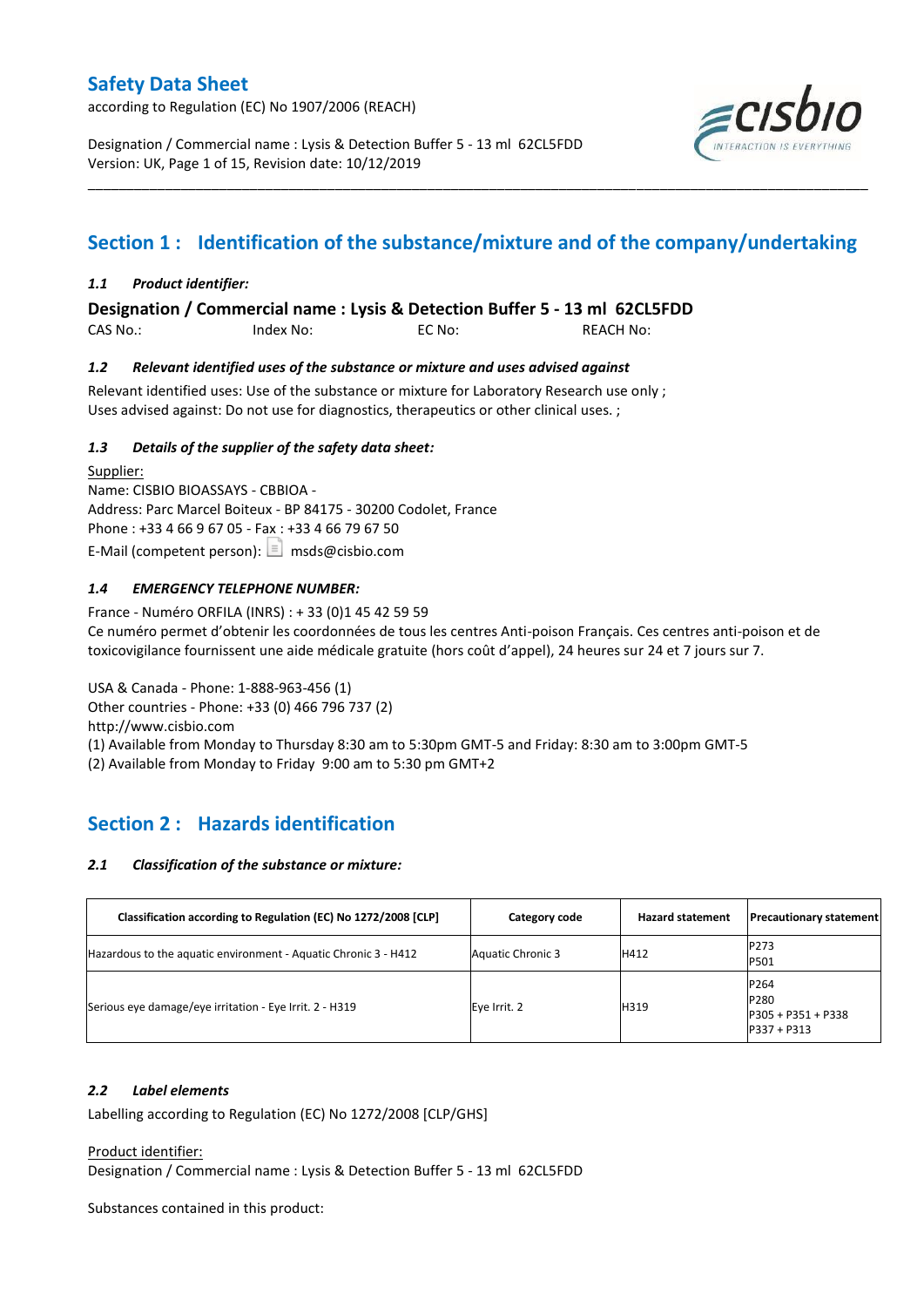according to Regulation (EC) No 1907/2006 (REACH)

Designation / Commercial name : Lysis & Detection Buffer 5 - 13 ml 62CL5FDD Version: UK, Page 2 of 15, Revision date: 10/12/2019



Hazard pictograms GHS07-exclam



Signal word: Warning

#### Hazard and precautionary statements:

| Code          | <b>Hazard statments</b>                                                                                                                               |
|---------------|-------------------------------------------------------------------------------------------------------------------------------------------------------|
| H319          | Causes serious eye irritation                                                                                                                         |
| H412          | Harmful to aquatic life with long lasting effects                                                                                                     |
| P264          | Wash  thoroughly after handling.                                                                                                                      |
| P273          | Avoid release to the environment.                                                                                                                     |
| P280          | Wear protective gloves/protective clothing/eye protection/face protection.                                                                            |
|               | P305 + P351 + P338   IF IN EYES: Rinse cautiously with water for several minutes. Remove contact lenses, if present and easy to do. Continue rinsing. |
| $P337 + P313$ | If eye irritation persists: Get medical advice/attention.                                                                                             |
| P501          | Dispose of contents/container to                                                                                                                      |

\_\_\_\_\_\_\_\_\_\_\_\_\_\_\_\_\_\_\_\_\_\_\_\_\_\_\_\_\_\_\_\_\_\_\_\_\_\_\_\_\_\_\_\_\_\_\_\_\_\_\_\_\_\_\_\_\_\_\_\_\_\_\_\_\_\_\_\_\_\_\_\_\_\_\_\_\_\_\_\_\_\_\_\_\_\_\_\_\_\_\_\_\_\_\_\_\_\_\_\_\_

#### *2.3 Other hazards*

The mixture contains substances classified as 'Substances of Very High Concern' (SVHC) published by the European CHemicals Agency (ECHA) under article 57 of REACH at levels of 0.1% or higher. This substance or mixture contains no components considered to be either persistent, bioaccumulative and toxic (PBT), or very persistent and very bioaccumulative (vPvB) at levels of 0.1% or higher ;

Adverse human health effects and symptoms: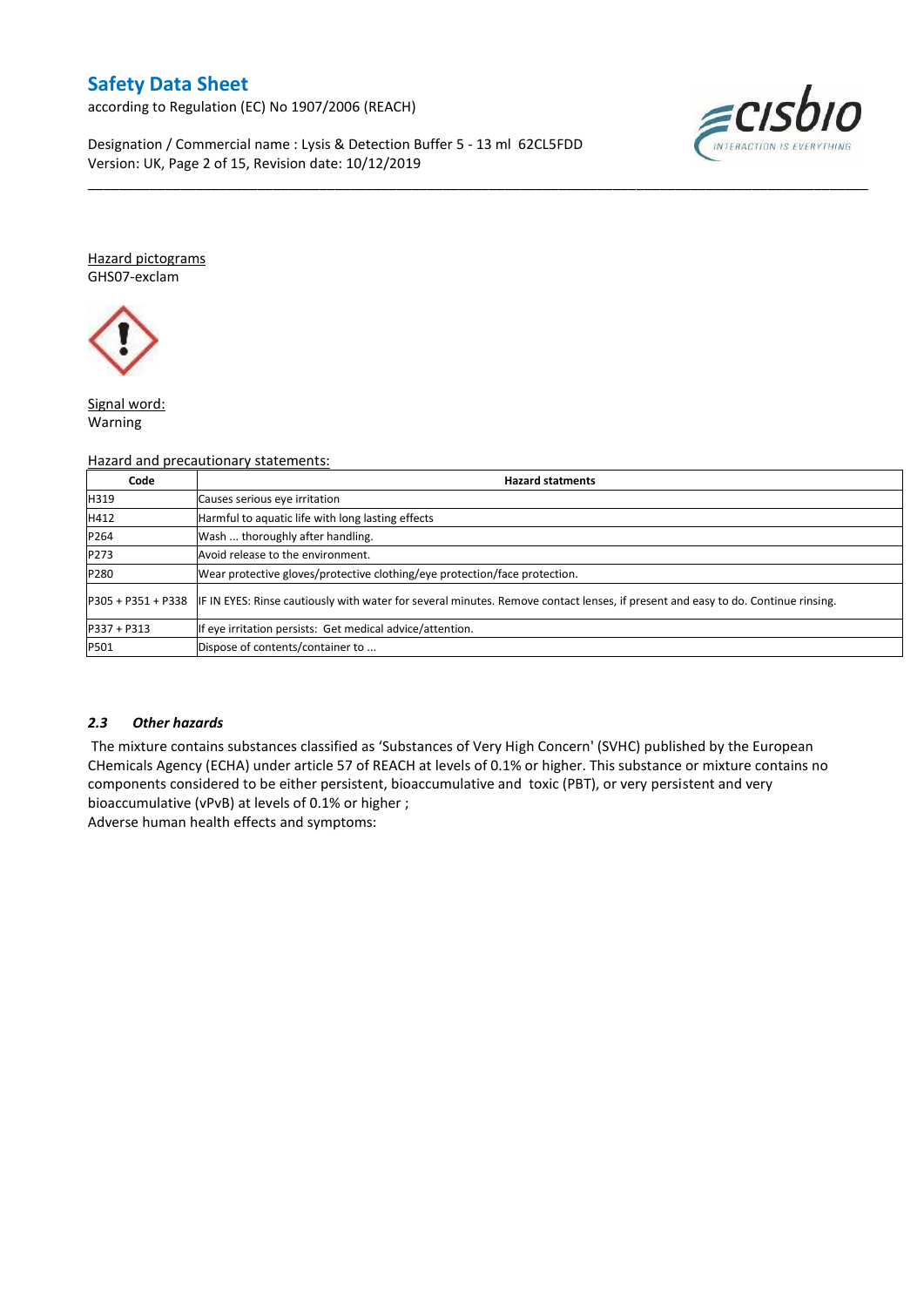according to Regulation (EC) No 1907/2006 (REACH)



Designation / Commercial name : Lysis & Detection Buffer 5 - 13 ml 62CL5FDD Version: UK, Page 3 of 15, Revision date: 10/12/2019

# **Section 3 : Composition/information on ingredients**

## *3.2 Mixtures*

Hazardous ingredients:

| Substance name                                                                                 | CAS <sub>n</sub> ° | Index n°     | EC n°     | <b>Classification according Regulation (EC)</b><br>No. 1272 [CLP]                                                                                                                                                                    | Concentration<br>(%) | <b>SCL</b> | M-factor |
|------------------------------------------------------------------------------------------------|--------------------|--------------|-----------|--------------------------------------------------------------------------------------------------------------------------------------------------------------------------------------------------------------------------------------|----------------------|------------|----------|
| Poly(oxy-1,2-ethanediyl),<br>$\alpha$ -[4-(1,1,3,3-<br>tetramethylbutyl)phenyl]-<br>ω-hydroxy- | 9002-93-1          |              |           | Acute toxicity - Acute Tox. 4 - H302 - Oral<br>Hazardous to the aquatic environment -<br>Aquatic Chronic 2 - H411<br>Serious eye damage/eye irritation - Eye<br>Dam. 1 - H318<br>Skin corrosion/irritation - Skin Irrit. 2 -<br>H315 | $< 3\%$              |            |          |
| $4-(2-$<br>hydroxyethyl)piperazin-1-7365-45-9<br>ylethanesulphonic acid                        |                    |              | 230-907-9 |                                                                                                                                                                                                                                      | $< 3\%$              |            |          |
| potassium fluoride                                                                             | 7789-23-3          | 009-005-00-2 | 232-151-5 | Acute toxicity - Acute Tox. 3 - H301 - Oral<br>Acute toxicity - Acute Tox. 3 - H311 -<br>Dermal<br>Acute toxicity - Acute Tox. 3 - H331 -<br>Inhalation                                                                              | $<1\%$               |            |          |
| sodium azide                                                                                   | 26628-22-8         | 011-004-00-7 | 247-852-1 | Acute toxicity - Acute Tox. 2 - H300 - Oral<br>Hazardous to the aquatic environment -<br>Aquatic Acute 1 - H400<br>Hazardous to the aquatic environment -<br>Aquatic Chronic 1 - H410                                                | $< 1\%$              |            |          |

\_\_\_\_\_\_\_\_\_\_\_\_\_\_\_\_\_\_\_\_\_\_\_\_\_\_\_\_\_\_\_\_\_\_\_\_\_\_\_\_\_\_\_\_\_\_\_\_\_\_\_\_\_\_\_\_\_\_\_\_\_\_\_\_\_\_\_\_\_\_\_\_\_\_\_\_\_\_\_\_\_\_\_\_\_\_\_\_\_\_\_\_\_\_\_\_\_\_\_\_\_

Additional information:

Full text of H- and EUH-phrases: see SECTION 16.

## **Section 4 : First aid measures**

#### *4.1 Description of first aid measures*

**General information**:Do not leave affected person unattended. ;

**Following inhalation:**In case of respiratory tract irritation, consult a physician. ;

**Following skin contact**:After contact with skin, wash immediately with water ;

**Following eye contact**:After contact with the eyes, rinse with water with the eyelids open for a sufficient length of time, then consult an ophthalmologist immediately. ;

**Following ingestion**:Do NOT induce vomiting. ;

**Self-protection of the first aider**:

## *4.2 Most important symptoms and effects, both acute and delayed*

Symptoms:No known symptoms to date. ; Effects:

## *4.3 Indication of any immediate medical attention and special treatment needed*

Notes for the doctor: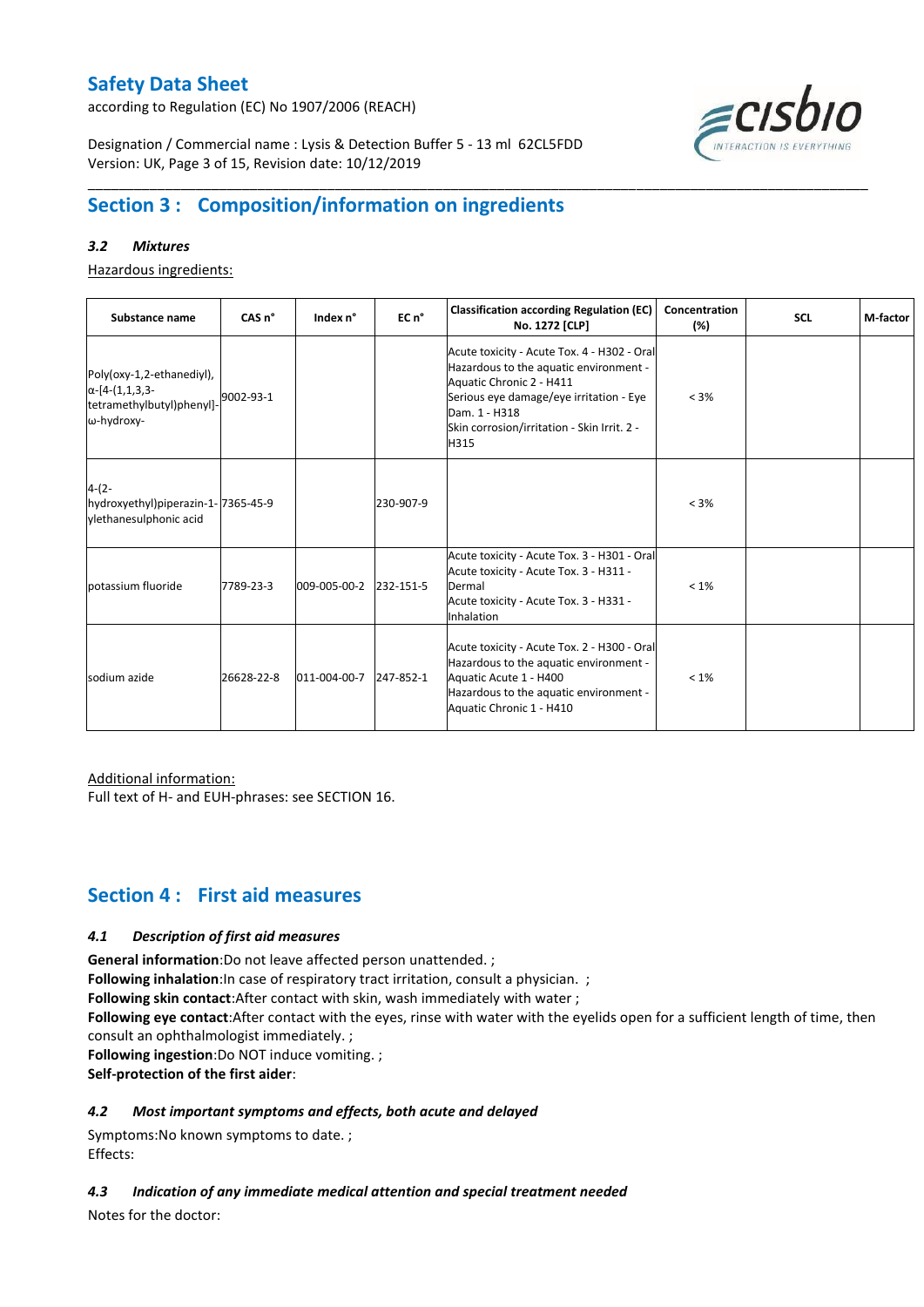according to Regulation (EC) No 1907/2006 (REACH)

Designation / Commercial name : Lysis & Detection Buffer 5 - 13 ml 62CL5FDD Version: UK, Page 4 of 15, Revision date: 10/12/2019



# **Section 5 : Firefighting measures**

### *5.1 Extinguishing media:*

**Suitable extinguishing media**:This product is not flammable. Use extinguishing agent suitable for type of surrounding fire ;

\_\_\_\_\_\_\_\_\_\_\_\_\_\_\_\_\_\_\_\_\_\_\_\_\_\_\_\_\_\_\_\_\_\_\_\_\_\_\_\_\_\_\_\_\_\_\_\_\_\_\_\_\_\_\_\_\_\_\_\_\_\_\_\_\_\_\_\_\_\_\_\_\_\_\_\_\_\_\_\_\_\_\_\_\_\_\_\_\_\_\_\_\_\_\_\_\_\_\_\_\_

#### *5.2 Special hazards arising from the substance or mixture*

Hazardous combustion products:/

#### *5.3 Advice for fire-fighters*

Wear Protective clothing. ;

## **Section 6 : Accidental release measures**

#### *6.1 Personal precautions, protective equipment and emergency procedures*

Emergency procedures: Provide adequate ventilation. ;

### *6.2 Environmental precautions*

Do not allow to enter into surface water or drains. ;

### *6.3 Methods and material for containment and cleaning up*

For cleaning up:Suitable material for taking up: Absorbing material, organic ; Other information:

#### *6.4 Reference to other sections*

Additional information:

## **Section 7 : Handling and storage**

## *7.1 Precautions for safe handling*

Protective measures: Advice on safe handling:Avoid contact with skin, eyes and clothes. ; Fire preventions:

Do not eat, drink or smoke in areas where reagents are handled. ; Advice on general occupational hygiene Handle in accordance with good industrial hygiene and safety practice ;

#### *7.2 Conditions for safe storage, including any incompatibilities*

Technical measures and storage conditions: Requirements for storage rooms and vessels: Keep container tightly closed. ; Hints on storage assembly: Materials to avoid: Further information on storage conditions:

## *7.3 Specific end uses:*

Recommendations on specific end uses: Observe technical data sheet. ;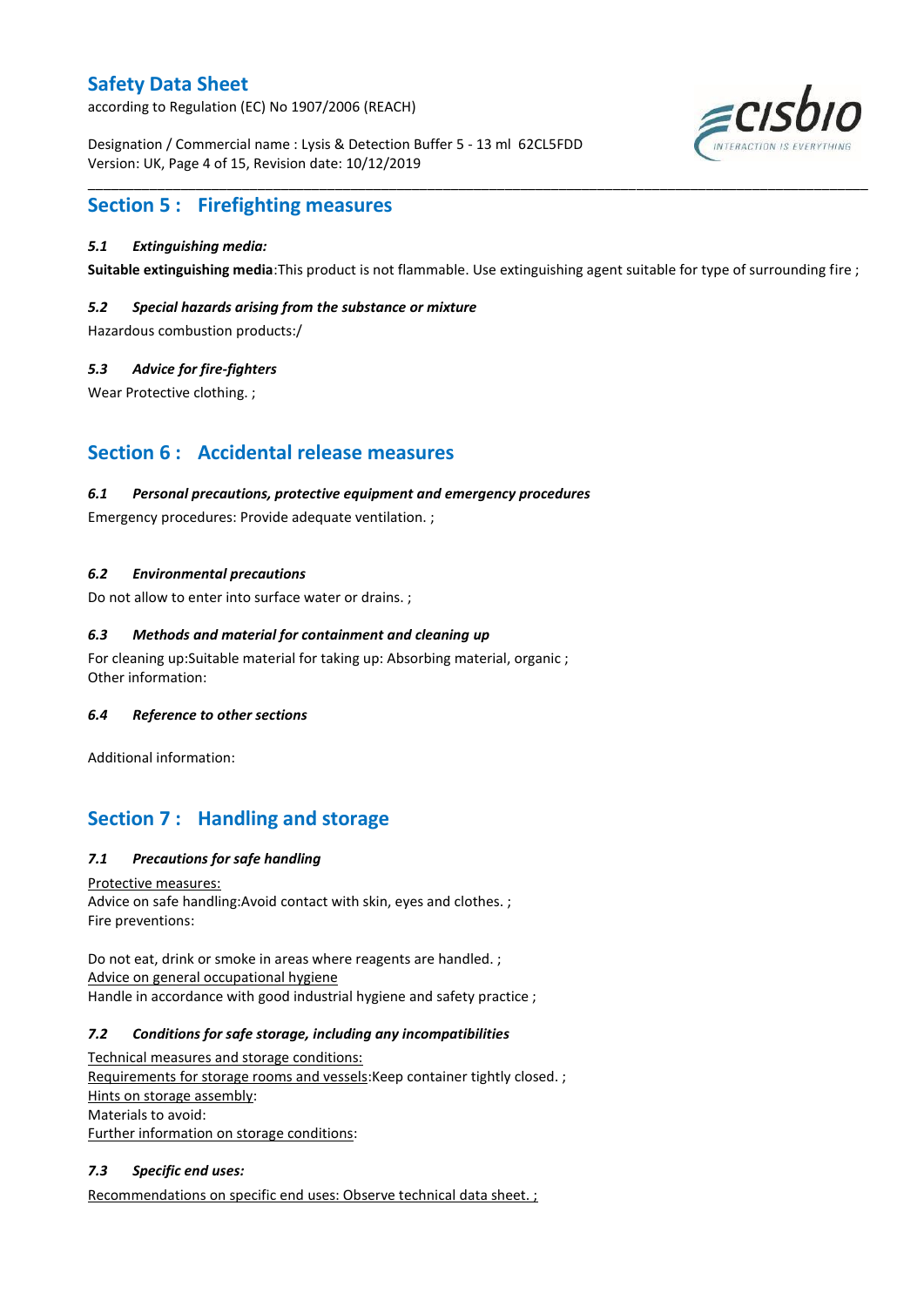according to Regulation (EC) No 1907/2006 (REACH)

Designation / Commercial name : Lysis & Detection Buffer 5 - 13 ml 62CL5FDD Version: UK, Page 5 of 15, Revision date: 10/12/2019



# **Section 8 : Exposure controls/personal protection**

## *8.1 Control parameters*

Preliminary remark:

## 8.1.1 Occupational exposure limits:

• France

| Source:                    | Informations relatives à la réglementation VME (France) : ED 984, 07.2012 |                                                 |      |  |     |  |  |  |
|----------------------------|---------------------------------------------------------------------------|-------------------------------------------------|------|--|-----|--|--|--|
| Substance                  | EC No.                                                                    | VLE(mg/m3)<br>VLE (ppm)<br>VME(mg/m3)<br>CAS-No |      |  |     |  |  |  |
| 26628-22-8 / 247-<br>852-1 | 247-852-1                                                                 | 26628-22-8                                      | 0.31 |  | 0.1 |  |  |  |
| 7365-45-9 / 230-<br>907-9  | 230-907-9                                                                 | 7365-45-9                                       |      |  |     |  |  |  |
| 7789-23-3 / 232-<br>151-5  | 232-151-5                                                                 | 7789-23-3                                       |      |  | 2.5 |  |  |  |

\_\_\_\_\_\_\_\_\_\_\_\_\_\_\_\_\_\_\_\_\_\_\_\_\_\_\_\_\_\_\_\_\_\_\_\_\_\_\_\_\_\_\_\_\_\_\_\_\_\_\_\_\_\_\_\_\_\_\_\_\_\_\_\_\_\_\_\_\_\_\_\_\_\_\_\_\_\_\_\_\_\_\_\_\_\_\_\_\_\_\_\_\_\_\_\_\_\_\_\_\_

#### • Spain

| Source :                   | Limites de Exposicion Profesional para Agentes Quimicos en Espana<br>Instituto Nacional de Seguridad e Higiene en el Trabajo<br><b>June 2015</b> |            |                   |              |                |              |  |  |
|----------------------------|--------------------------------------------------------------------------------------------------------------------------------------------------|------------|-------------------|--------------|----------------|--------------|--|--|
| Substance                  | EC No.                                                                                                                                           | CAS No     | $VLA$ -EC (mg/m3) | VLA-EC (ppm) | VLA-ED (mg/m3) | VLA-ED (ppm) |  |  |
| 26628-22-8 / 247-<br>852-1 | 247-852-1                                                                                                                                        | 26628-22-8 | 0.3               |              | 0.1            |              |  |  |
| 7365-45-9 / 230-<br>907-9  | 230-907-9                                                                                                                                        | 7365-45-9  |                   |              |                |              |  |  |
| 7789-23-3 / 232-<br>151-5  | 232-151-5                                                                                                                                        | 7789-23-3  |                   |              |                |              |  |  |

#### **•** Germany

| Source:                |           | TRGS 900, June 2015, BAuA |             |           |  |  |  |  |  |
|------------------------|-----------|---------------------------|-------------|-----------|--|--|--|--|--|
| Substance              | EC No.    | CAS-No                    | AGW (mg/m3) | AGW (ppm) |  |  |  |  |  |
| 26628-22-8 / 247-852-1 | 247-852-1 | 26628-22-8                | 0.2         |           |  |  |  |  |  |
| 7365-45-9 / 230-907-9  | 230-907-9 | 7365-45-9                 |             |           |  |  |  |  |  |
| 7789-23-3 / 232-151-5  | 232-151-5 | 7789-23-3                 |             |           |  |  |  |  |  |

- Italia
- **•** Greece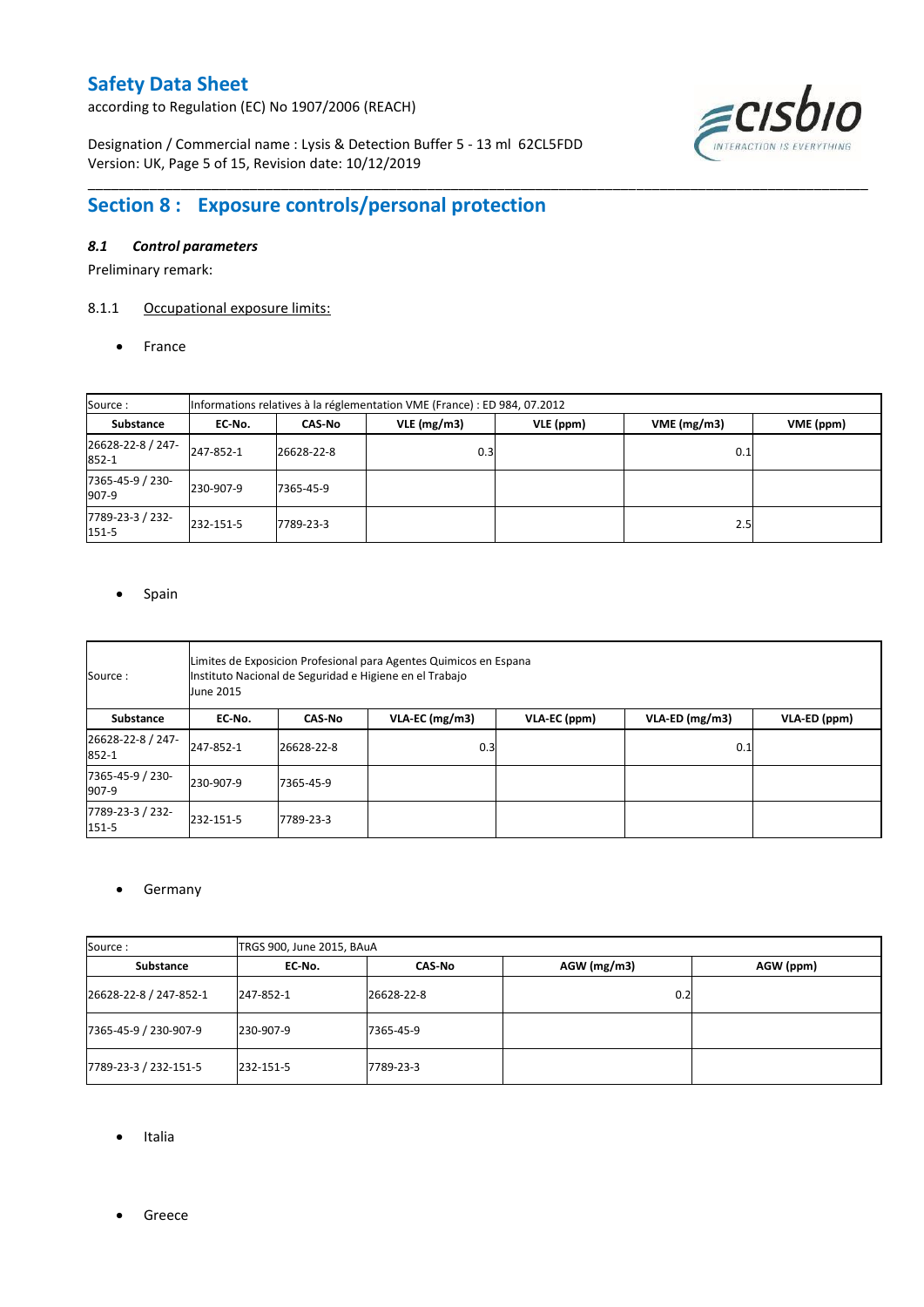according to Regulation (EC) No 1907/2006 (REACH)

Designation / Commercial name : Lysis & Detection Buffer 5 - 13 ml 62CL5FDD Version: UK, Page 6 of 15, Revision date: 10/12/2019



- $\bullet$  UK
- OSHA (USA)

| Source:                    | Occupational Safety and Health Administration (OSHA) Permissible Exposure Limits (PELS) from 29 CFR 1910.1000 |               |                                                                            |                                                                               |                                                                      |                                                                        |  |
|----------------------------|---------------------------------------------------------------------------------------------------------------|---------------|----------------------------------------------------------------------------|-------------------------------------------------------------------------------|----------------------------------------------------------------------|------------------------------------------------------------------------|--|
| Substance                  | EC-No.                                                                                                        | <b>CAS No</b> | <b>OSHA Permissible</b><br><b>Exposure Limit (PEL)</b><br>8-hour TWA (ppm) | <b>OSHA Permissible</b><br><b>Exposure Limit (PEL) 8-</b><br>hour TWA (mg/m3) | <b>OSHA Permissible</b><br><b>Exposure Limit (PEL)</b><br>STEL (ppm) | <b>OSHA Permissible</b><br><b>Exposure Limit (PEL)</b><br>STEL (mg/m3) |  |
| 26628-22-8 / 247-<br>852-1 | 247-852-1                                                                                                     | 26628-22-8    |                                                                            |                                                                               |                                                                      |                                                                        |  |
| 7365-45-9 / 230-907-       | 230-907-9                                                                                                     | 7365-45-9     |                                                                            |                                                                               |                                                                      |                                                                        |  |
| 7789-23-3 / 232-151-       | 232-151-5                                                                                                     | 7789-23-3     |                                                                            |                                                                               |                                                                      |                                                                        |  |

\_\_\_\_\_\_\_\_\_\_\_\_\_\_\_\_\_\_\_\_\_\_\_\_\_\_\_\_\_\_\_\_\_\_\_\_\_\_\_\_\_\_\_\_\_\_\_\_\_\_\_\_\_\_\_\_\_\_\_\_\_\_\_\_\_\_\_\_\_\_\_\_\_\_\_\_\_\_\_\_\_\_\_\_\_\_\_\_\_\_\_\_\_\_\_\_\_\_\_\_\_

### 8.1.2 Biological limit values (Germany):

| Source :               | List of recommended health-based biological limit values (BLVs) and biological guidance values (BGVs), June 2014 |            |               |           |  |  |  |
|------------------------|------------------------------------------------------------------------------------------------------------------|------------|---------------|-----------|--|--|--|
| Substance              | EC-No.                                                                                                           | CAS No     | $BLV$ (mg/m3) | BLV (ppm) |  |  |  |
| 26628-22-8 / 247-852-1 | 247-852-1                                                                                                        | 26628-22-8 |               |           |  |  |  |
| 7365-45-9 / 230-907-9  | 230-907-9                                                                                                        | 7365-45-9  |               |           |  |  |  |
| 7789-23-3 / 232-151-5  | 232-151-5                                                                                                        | 7789-23-3  |               |           |  |  |  |

## 8.1.3 Exposure limits at intended use (Germany):

| Source:                | TRGS 903, November 2015, BAuA |            |             |           |  |  |  |
|------------------------|-------------------------------|------------|-------------|-----------|--|--|--|
| Substance              | CAS-No<br>EC-No.              |            | BGW (mg/m3) | BGW (ppm) |  |  |  |
| 26628-22-8 / 247-852-1 | 247-852-1                     | 26628-22-8 |             |           |  |  |  |
| 7365-45-9 / 230-907-9  | 230-907-9                     | 7365-45-9  |             |           |  |  |  |
| 7789-23-3 / 232-151-5  | 232-151-5                     | 7789-23-3  |             |           |  |  |  |

## 8.1.4 DNEL/PNEC-values:

• DNEL worker

| Source:                   |        | GESTIS - substance database |                                                 |                                                          |                                                           |                                                  |                                                         |                                     |                                                                                           |
|---------------------------|--------|-----------------------------|-------------------------------------------------|----------------------------------------------------------|-----------------------------------------------------------|--------------------------------------------------|---------------------------------------------------------|-------------------------------------|-------------------------------------------------------------------------------------------|
| Substance                 | EC No. | <b>CAS-No</b>               | Acute - dermal,<br>local effects<br>(mg/kg/day) | Long-term $-$<br>dermal, local<br>effects<br>(mg/kg/day) | Long-term –<br>dermal.<br>systemic effects<br>(mg/kg/day) | Acute –<br>linhalation. local<br>effects (mg/m3) | $Acute -$<br>inhalation.<br>svstemic effects<br>(mg/m3) | $Long-term -$<br>linhalation. local | Long-term-<br>inhalation.<br>~~~  effects (mg/m3)  <sup>systemic effects</sup><br>(mg/m3) |
| 26628-22-8 /<br>247-852-1 |        | 247-852-1 26628-22-8        |                                                 |                                                          |                                                           |                                                  |                                                         |                                     |                                                                                           |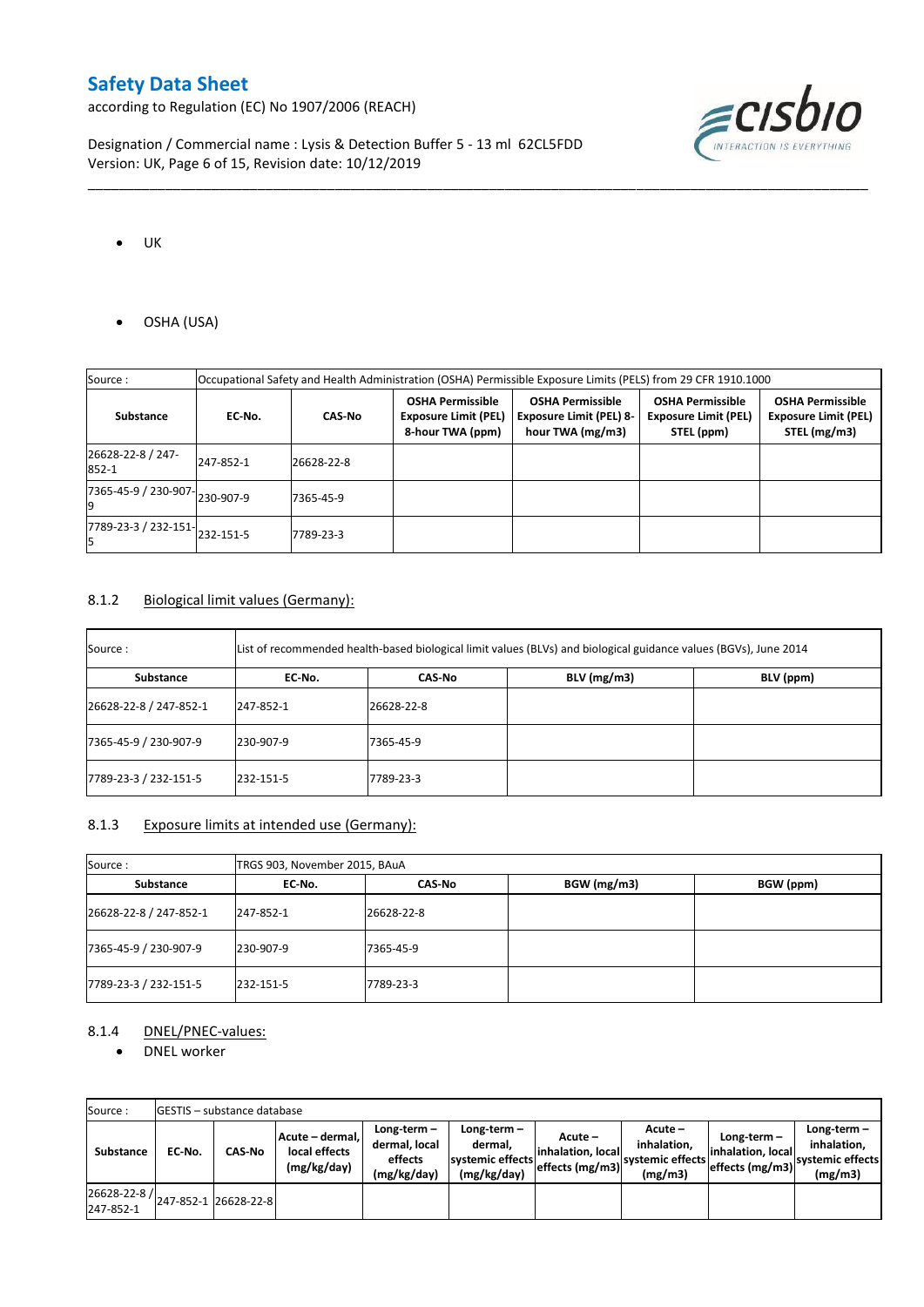according to Regulation (EC) No 1907/2006 (REACH)



Designation / Commercial name : Lysis & Detection Buffer 5 - 13 ml 62CL5FDD Version: UK, Page 7 of 15, Revision date: 10/12/2019

| 7365-45-9 /<br>230-907-9 | 230-907-9 7365-45-9 |  |      | 23.5-23.5 |  |
|--------------------------|---------------------|--|------|-----------|--|
| 7789-23-3 /<br>232-151-5 | 232-151-5 7789-23-3 |  | -5-1 | 13-5      |  |

DNEL consumer

| Source:                                          |        | <b>IGESTIS - substance database</b> |                                                 |                                                          |                                                             |                                                   |                                                      |                                                       |                                                             |
|--------------------------------------------------|--------|-------------------------------------|-------------------------------------------------|----------------------------------------------------------|-------------------------------------------------------------|---------------------------------------------------|------------------------------------------------------|-------------------------------------------------------|-------------------------------------------------------------|
| Substance                                        | EC-No. | <b>CAS-No</b>                       | Acute - dermal,<br>local effects<br>(mg/kg/day) | Long-term $-$<br>dermal, local<br>effects<br>(mg/kg/day) | Long-term $-$<br>dermal.<br>systemic effects<br>(mg/kg/day) | $Acute -$<br>inhalation, local<br>effects (mg/m3) | Acute-<br>inhalation,<br>systemic effects<br>(mg/m3) | $Long-term -$<br>inhalation, local<br>effects (mg/m3) | Long-term $-$<br>inhalation,<br>systemic effects<br>(mg/m3) |
| 26628-22-8 / 247-852-1 26628-22-8  <br>247-852-1 |        |                                     |                                                 |                                                          |                                                             |                                                   |                                                      |                                                       |                                                             |
| 7365-45-9 /<br>230-907-9                         |        | 230-907-9 7365-45-9                 |                                                 |                                                          |                                                             |                                                   |                                                      |                                                       |                                                             |
| 7789-23-3/<br>232-151-5                          |        | 232-151-5 7789-23-3                 |                                                 |                                                          |                                                             |                                                   |                                                      |                                                       |                                                             |

#### DNEL remark:

• PNEC

| Source:                                     | <b>INERIS</b> |                                 |        |            |       |  |                          |  |                                                                                                                                        |  |                            |  |                      |  |
|---------------------------------------------|---------------|---------------------------------|--------|------------|-------|--|--------------------------|--|----------------------------------------------------------------------------------------------------------------------------------------|--|----------------------------|--|----------------------|--|
|                                             |               |                                 |        |            |       |  | PNEC AQUATIC             |  |                                                                                                                                        |  |                            |  | <b>PNEC Sediment</b> |  |
| <b>Substance</b>                            | EC-No.        | <b>CAS-No</b>                   |        | freshwater |       |  | marine water             |  | intermittent release                                                                                                                   |  | freshwater<br>marine water |  |                      |  |
|                                             |               |                                 | (mg/L) | (mg/kg)    | (ppm) |  | $(mg/L)$ $(mg/kg)$ (ppm) |  | $\vert$ (mg/L) $\vert$ (mg/kg) $\vert$ (ppm) $\vert$ (mg/L) $\vert$ (mg/kg) $\vert$ (ppm) $\vert$ (mg/L) $\vert$ (mg/kg) $\vert$ (ppm) |  |                            |  |                      |  |
| 26628-22-8                                  |               | / 247-852- 247-852-1 26628-22-8 |        |            |       |  |                          |  |                                                                                                                                        |  |                            |  |                      |  |
| 7365-45-9<br>/ 230-907-                     | 230-907-9     | 7365-45-9                       |        |            |       |  |                          |  |                                                                                                                                        |  |                            |  |                      |  |
| 7789-23-3<br>/ 232-151- 232-151-5 7789-23-3 |               |                                 |        |            |       |  |                          |  |                                                                                                                                        |  |                            |  |                      |  |

| Source:                                       | <b>INERIS</b> |               |                  |         |                  |  |                                |       |        |          |              |  |                             |       |
|-----------------------------------------------|---------------|---------------|------------------|---------|------------------|--|--------------------------------|-------|--------|----------|--------------|--|-----------------------------|-------|
|                                               |               |               | Others           |         |                  |  |                                |       |        |          |              |  |                             |       |
| <b>Substance</b>                              | EC-No.        | <b>CAS-No</b> | <b>PNEC soil</b> |         |                  |  | PNEC sewage treatment<br>plant |       |        | PNEC air |              |  | PNEC secondary<br>poisoning |       |
|                                               |               |               | (mg/L)           | (mg/kg) | $(ppm)$ $(mg/L)$ |  | (mg/kg)                        | (ppm) | (mg/L) | (mg/kg)  | (ppm) (mg/L) |  | (mg/kg)                     | (ppm) |
| 26628-22-8/ <sub>247-852-1</sub><br>247-852-1 |               | 26628-22-8    |                  |         |                  |  |                                |       |        |          |              |  |                             |       |
| 7365-45-9 /<br>230-907-9                      | 230-907-9     | 7365-45-9     |                  |         |                  |  |                                |       |        |          |              |  |                             |       |
| 7789-23-3/<br>232-151-5                       | 232-151-5     | 7789-23-3     |                  |         |                  |  |                                |       |        |          |              |  |                             |       |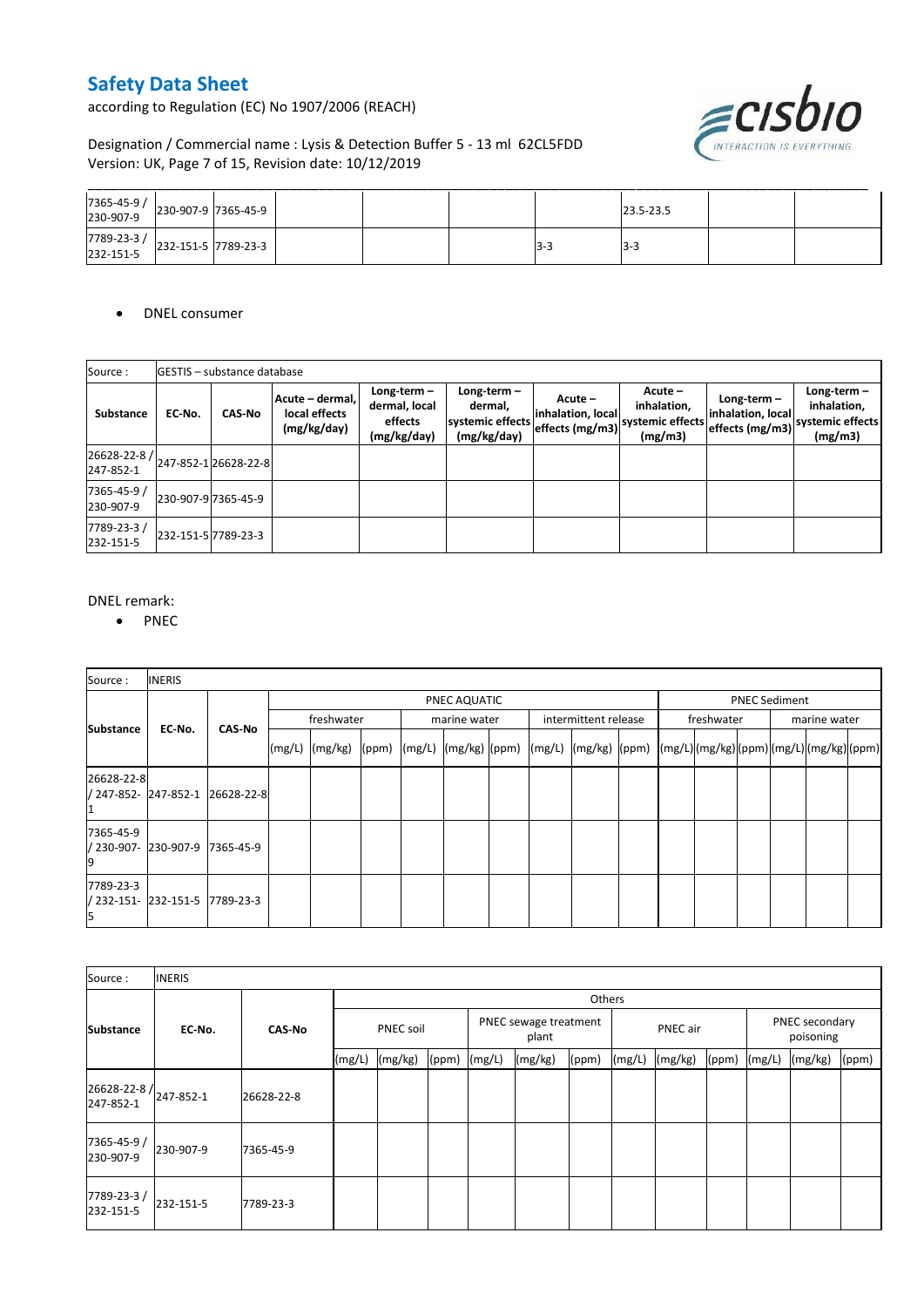according to Regulation (EC) No 1907/2006 (REACH)

Designation / Commercial name : Lysis & Detection Buffer 5 - 13 ml 62CL5FDD Version: UK, Page 8 of 15, Revision date: 10/12/2019



PNEC remark: Control parameters remark:

#### *8.2 Exposure controls*

8.2.1 Appropriate engineering controls:

8.2.2 Personal protective equipment:

**Eye / Face protection**: Safety glasses with side-shields ;

**Skin protection**:Gloves ;

**Respiratory protection**:Ensure adequate ventilation ;

**Thermal hazards**:

8.2.3 Environmental exposure controls:

# **Section 9 : Physical and chemical properties**

#### *9.1 Information on basic physical and chemical properties*

Appearance

| Physical state        | Liquid,   |
|-----------------------|-----------|
| Colour                | Colorless |
| Odour                 |           |
| Odour threshold (ppm) |           |

\_\_\_\_\_\_\_\_\_\_\_\_\_\_\_\_\_\_\_\_\_\_\_\_\_\_\_\_\_\_\_\_\_\_\_\_\_\_\_\_\_\_\_\_\_\_\_\_\_\_\_\_\_\_\_\_\_\_\_\_\_\_\_\_\_\_\_\_\_\_\_\_\_\_\_\_\_\_\_\_\_\_\_\_\_\_\_\_\_\_\_\_\_\_\_\_\_\_\_\_\_

|                                                             |                                           | Value | Concentration<br>(mol/L) | Method | Temperature (°C) | Pressure (kPa) | Remark |
|-------------------------------------------------------------|-------------------------------------------|-------|--------------------------|--------|------------------|----------------|--------|
| pH                                                          |                                           |       |                          |        |                  |                |        |
| Melting point (°C)                                          |                                           |       |                          |        |                  |                |        |
| Freezing point (°C)                                         |                                           |       |                          |        |                  |                |        |
| Initial boiling point/boiling range (°C)                    |                                           |       |                          |        |                  |                |        |
| Flash point (°C)                                            |                                           |       |                          |        |                  |                |        |
| Evaporation rate (kg/m <sup>2</sup> /h)                     |                                           |       |                          |        |                  |                |        |
| Flammability (type:) (%)                                    |                                           |       |                          |        |                  |                |        |
| Upper/lower<br>flammability or explosive<br>limits          | Upper explosive limit<br>(%)              |       |                          |        |                  |                |        |
|                                                             | Lower explosive limit (%)                 |       |                          |        |                  |                |        |
| Vapour pressure (kPa)                                       |                                           |       |                          |        |                  |                |        |
| Vapour density (g/cm <sup>3</sup> )                         |                                           |       |                          |        |                  |                |        |
|                                                             | Density (g/cm <sup>3</sup> )              |       |                          |        |                  |                |        |
| Densities                                                   | Relative density (g/cm <sup>3</sup> )     |       |                          |        |                  |                |        |
|                                                             | Bulk density (g/cm <sup>3</sup> )         |       |                          |        |                  |                |        |
|                                                             | Critical density (g/cm <sup>3</sup> )     |       |                          |        |                  |                |        |
| Solubility (Type: ) (g/L)                                   |                                           |       |                          |        |                  |                |        |
| Partition coefficient (log Pow)<br>n-octanol/water at pH :  |                                           |       |                          |        |                  |                |        |
| Auto-ignition temperature (°C)                              |                                           |       |                          |        |                  |                |        |
| Decomposition temperature (°C)<br>Decomposition energy : kJ |                                           |       |                          |        |                  |                |        |
| Viscosity                                                   | Viscosity, dynamic (poiseuille)           |       |                          |        |                  |                |        |
|                                                             | Viscosity, cinematic (cm <sup>3</sup> /s) |       |                          |        |                  |                |        |
| Oxidising properties                                        |                                           |       |                          |        |                  |                |        |
| <b>Explosive properties</b>                                 |                                           |       |                          |        |                  |                |        |

## *9.2 Other information:*

No other relevant data available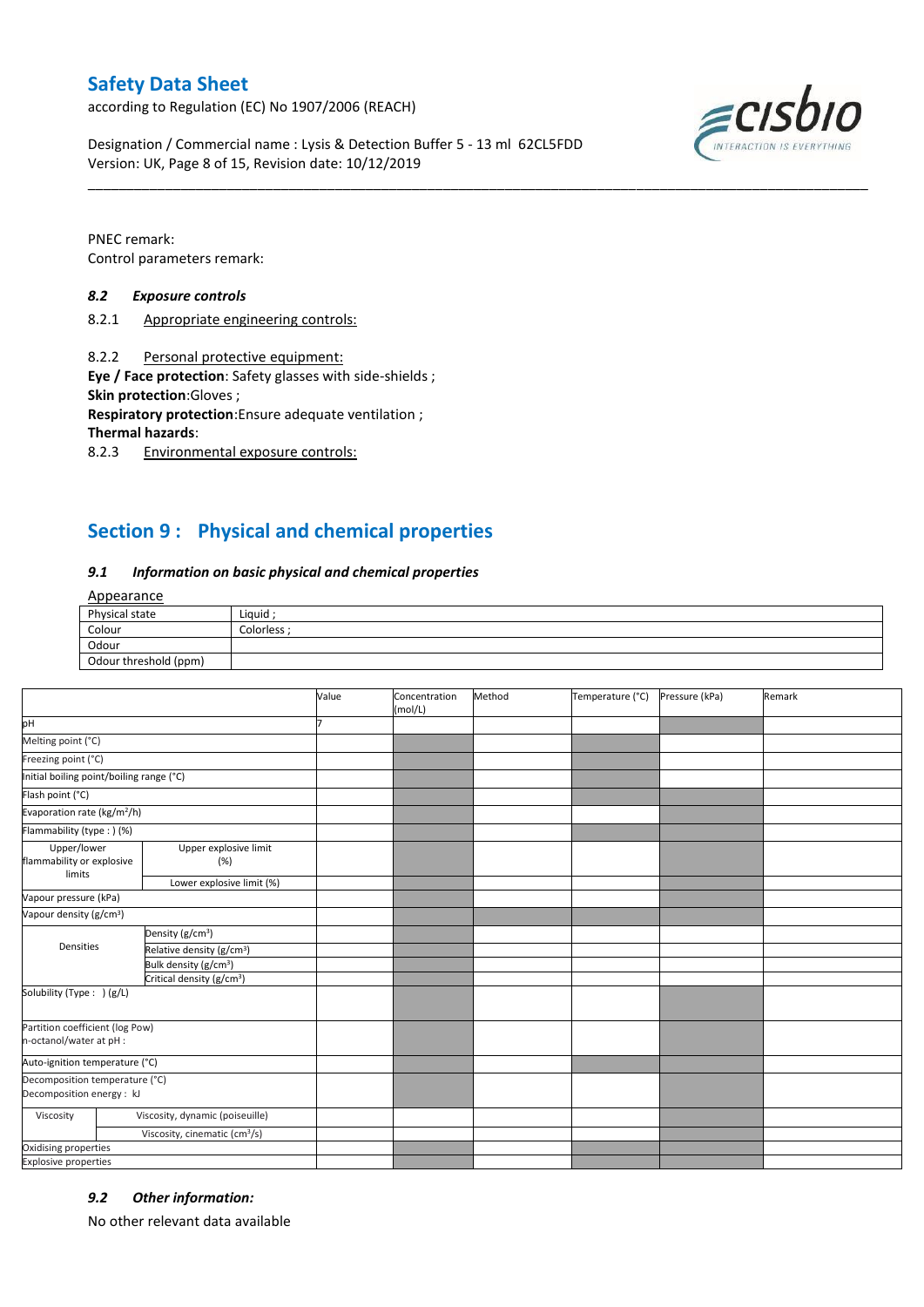according to Regulation (EC) No 1907/2006 (REACH)

Designation / Commercial name : Lysis & Detection Buffer 5 - 13 ml 62CL5FDD Version: UK, Page 9 of 15, Revision date: 10/12/2019



## **Section 10 : Stability and reactivity**

*10.1 Reactivity* This material is considered to be non-reactive under normal use conditions. ;

\_\_\_\_\_\_\_\_\_\_\_\_\_\_\_\_\_\_\_\_\_\_\_\_\_\_\_\_\_\_\_\_\_\_\_\_\_\_\_\_\_\_\_\_\_\_\_\_\_\_\_\_\_\_\_\_\_\_\_\_\_\_\_\_\_\_\_\_\_\_\_\_\_\_\_\_\_\_\_\_\_\_\_\_\_\_\_\_\_\_\_\_\_\_\_\_\_\_\_\_\_

- *10.2 Chemical stability*
- *10.3 Possibility of hazardous reactions*
- *10.4 Conditions to avoid:*
- *10.5 Incompatible materials:*
- *10.6 Hazardous decomposition products:*

Does not decompose when used for intended uses. ;

## **Section 11 : Toxicological information**

Toxicokinetics, metabolism and distribution

### *11.1 Information on toxicological effects*

#### Substances

**Acute toxicity**

Animal data: Acute oral toxicity:

| Substance name | <b>LD50</b><br>(mg/kg) | <b>Species</b> | Method | Symptoms / delayed effects | Remark |
|----------------|------------------------|----------------|--------|----------------------------|--------|
| 9002-93-1      | 1800-1800              | Rat            |        |                            |        |

Acute dermal toxicity:

Acute inhalative toxicity:

Practical experience / human evidence: Assessment / Classification: General Remark:

## **•** Skin corrosion/irritation

#### Animal data:

| Substance name | <b>Species</b> | Method | Exposure time | <b>Result/evaluation</b><br>. . | Score<br>- - - - | Remark |
|----------------|----------------|--------|---------------|---------------------------------|------------------|--------|
| 9002-93-1      |                |        |               |                                 |                  |        |

In-vitro skin test method: In-vitro skin test result: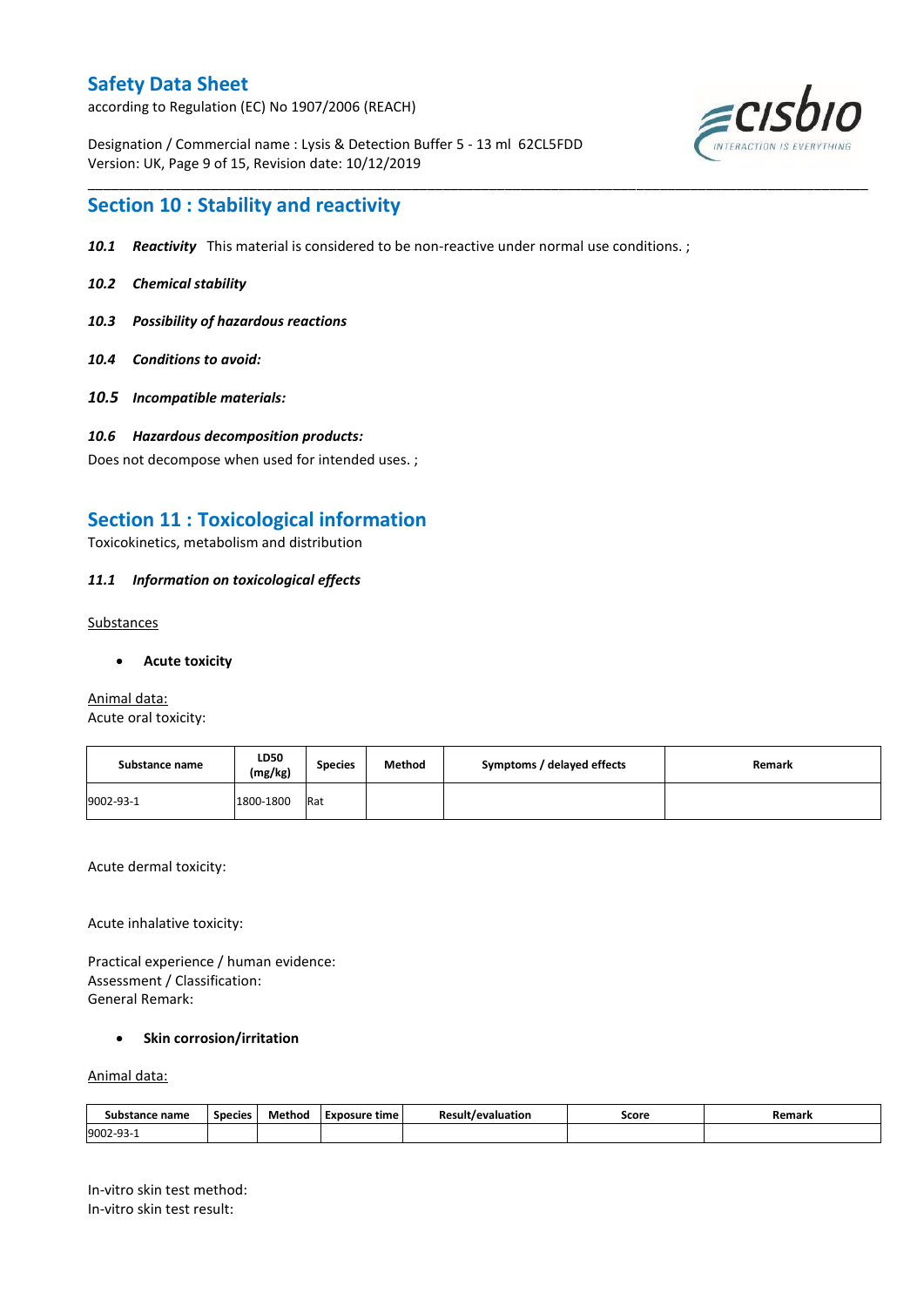according to Regulation (EC) No 1907/2006 (REACH)

Designation / Commercial name : Lysis & Detection Buffer 5 - 13 ml 62CL5FDD Version: UK, Page 10 of 15, Revision date: 10/12/2019



Assessment / Classification:

#### **Eye damage/irritation**

Animal data:

| Substance name | <b>Species</b> | Method | Exposure time | Result/evaluation        | Score | Remark |
|----------------|----------------|--------|---------------|--------------------------|-------|--------|
| 9002-93-1      | Rabbit         |        |               | Eve<br><b>irritation</b> |       |        |

\_\_\_\_\_\_\_\_\_\_\_\_\_\_\_\_\_\_\_\_\_\_\_\_\_\_\_\_\_\_\_\_\_\_\_\_\_\_\_\_\_\_\_\_\_\_\_\_\_\_\_\_\_\_\_\_\_\_\_\_\_\_\_\_\_\_\_\_\_\_\_\_\_\_\_\_\_\_\_\_\_\_\_\_\_\_\_\_\_\_\_\_\_\_\_\_\_\_\_\_\_

In vitro eye test method: In vitro eye test result: Assessment / Classification:

**CMR effects (carcinogenity, mutagenicity and toxicity for reproduction)**

o Germ cell mutagenicity:

Animal data:

Assessment / Classification:

o Carcinogenicity

Practical experience / human evidence: Animal data:

Other information: Assessment / Classification:

o Reproductive toxicity

Practical experience / human evidence: Animal data:

Other information: Assessment / Classification:

Overall assessment on CMR properties:

- **Specific target organ toxicity (single exposure)**
	- o STOT SE 1 and 2

Animal data:

Other information:

o STOT SE 3

Practical experience / human evidence:

Other information: Assessment / Classification:

**Specific target organ toxicity (repeated exposure)**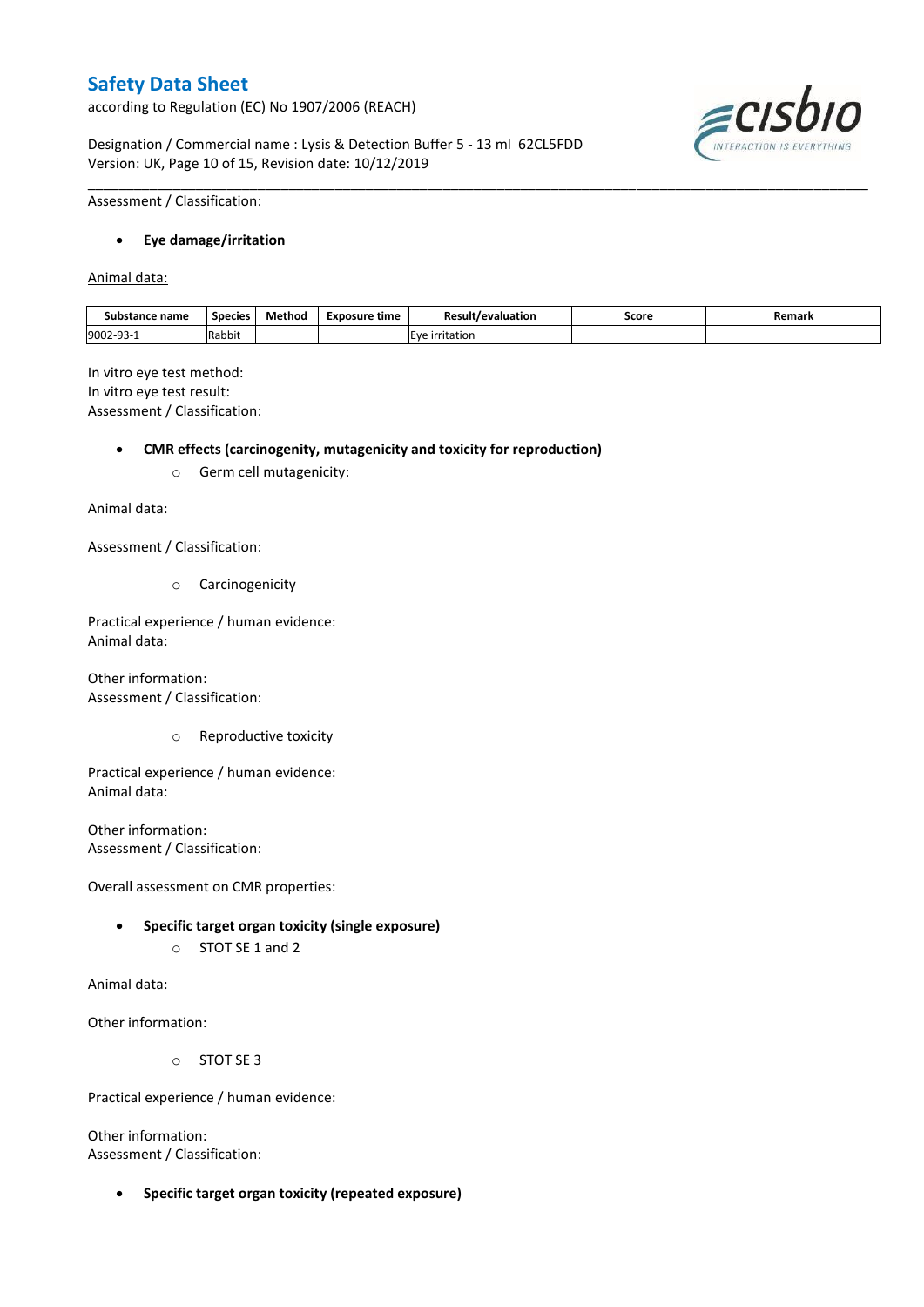according to Regulation (EC) No 1907/2006 (REACH)

Designation / Commercial name : Lysis & Detection Buffer 5 - 13 ml 62CL5FDD Version: UK, Page 11 of 15, Revision date: 10/12/2019



Practical experience / human evidence: Animal data:

Assessment / Classification: Other information

**Aspiration hazard**

Practical experience / human evidence: Experimental data: viscosity data: see SECTION 9. Assessment / Classification: Remark:

11.1.1 Mixtures No toxicological information is available for the mixture itself

# **Section 12 : Ecological information**

In case that test data regarding one endpoint/differentiation exist for the mixture itself, the classification is carried out according to the substance criteria (excluding biodegradation and bioaccumulation). If no test data exist, the criteria for mixture classification has to be used (calculation method) in this case the toxicological data of the ingredients are shown.

\_\_\_\_\_\_\_\_\_\_\_\_\_\_\_\_\_\_\_\_\_\_\_\_\_\_\_\_\_\_\_\_\_\_\_\_\_\_\_\_\_\_\_\_\_\_\_\_\_\_\_\_\_\_\_\_\_\_\_\_\_\_\_\_\_\_\_\_\_\_\_\_\_\_\_\_\_\_\_\_\_\_\_\_\_\_\_\_\_\_\_\_\_\_\_\_\_\_\_\_\_

## *12.1 Aquatic toxicity:*

Acute (short-term) fish toxicity

| Source:          |        | Informations relatives à la réglementation VME (France) : ED 984, 07.2012 |                       |                       |                  |                                                  |                              |        |        |                       |  |  |  |  |
|------------------|--------|---------------------------------------------------------------------------|-----------------------|-----------------------|------------------|--------------------------------------------------|------------------------------|--------|--------|-----------------------|--|--|--|--|
| <b>Substance</b> | EC No. | CAS-No                                                                    | <b>LC50</b><br>(mg/L) | <b>EC50</b><br>(mg/L) | Test<br>duration | <b>Species</b>                                   | Result/<br><b>Evaluation</b> | Method | Remark | <b>General Remark</b> |  |  |  |  |
| 9002-93-1        |        | 9002-93-1                                                                 | 8.9                   |                       |                  | Pimephales<br>96 promelas<br>(fathead<br>minnow) |                              |        |        |                       |  |  |  |  |

#### Chronic (long-term) fish toxicity

| Source:          |        | Informations relatives à la réglementation VME (France) : ED 984, 07.2012 |                                                                                                  |  |  |  |  |  |  |  |  |  |
|------------------|--------|---------------------------------------------------------------------------|--------------------------------------------------------------------------------------------------|--|--|--|--|--|--|--|--|--|
| <b>Substance</b> | EC No. | <b>CAS-No</b>                                                             | $\vert$ NOEC (mg/L) Test duration<br>Method<br><b>General Remark</b><br><b>Species</b><br>Remark |  |  |  |  |  |  |  |  |  |
| 9002-93-1        |        | 9002-93-1                                                                 |                                                                                                  |  |  |  |  |  |  |  |  |  |

#### Acute (short-term) toxicity to crustacea

| Source:   | Informations relatives à la réglementation VME (France) : ED 984, 07.2012 |               |                       |                      |                |                              |        |        |                    |  |  |  |
|-----------|---------------------------------------------------------------------------|---------------|-----------------------|----------------------|----------------|------------------------------|--------|--------|--------------------|--|--|--|
| Substance | EC-No.                                                                    | <b>CAS-No</b> | <b>EC50</b><br>(mg/L) | <b>Test duration</b> | <b>Species</b> | Result/<br><b>Evaluation</b> | Method | Remark | l General Remark l |  |  |  |
| 9002-93-1 |                                                                           | 9002-93-1     | 26                    | 48                   |                |                              |        |        |                    |  |  |  |

### Chronic (long-term) toxicity to crustacea

| Source:   |        | Informations relatives à la réglementation VME (France) : ED 984, 07.2012                                   |  |  |  |  |  |  |  |  |  |  |  |
|-----------|--------|-------------------------------------------------------------------------------------------------------------|--|--|--|--|--|--|--|--|--|--|--|
| Substance | EC No. | NOEC (mg/L)   Test duration<br>Method<br><b>CAS-No</b><br><b>General Remark</b><br><b>Species</b><br>Remark |  |  |  |  |  |  |  |  |  |  |  |
| 9002-93-1 |        | 9002-93-1                                                                                                   |  |  |  |  |  |  |  |  |  |  |  |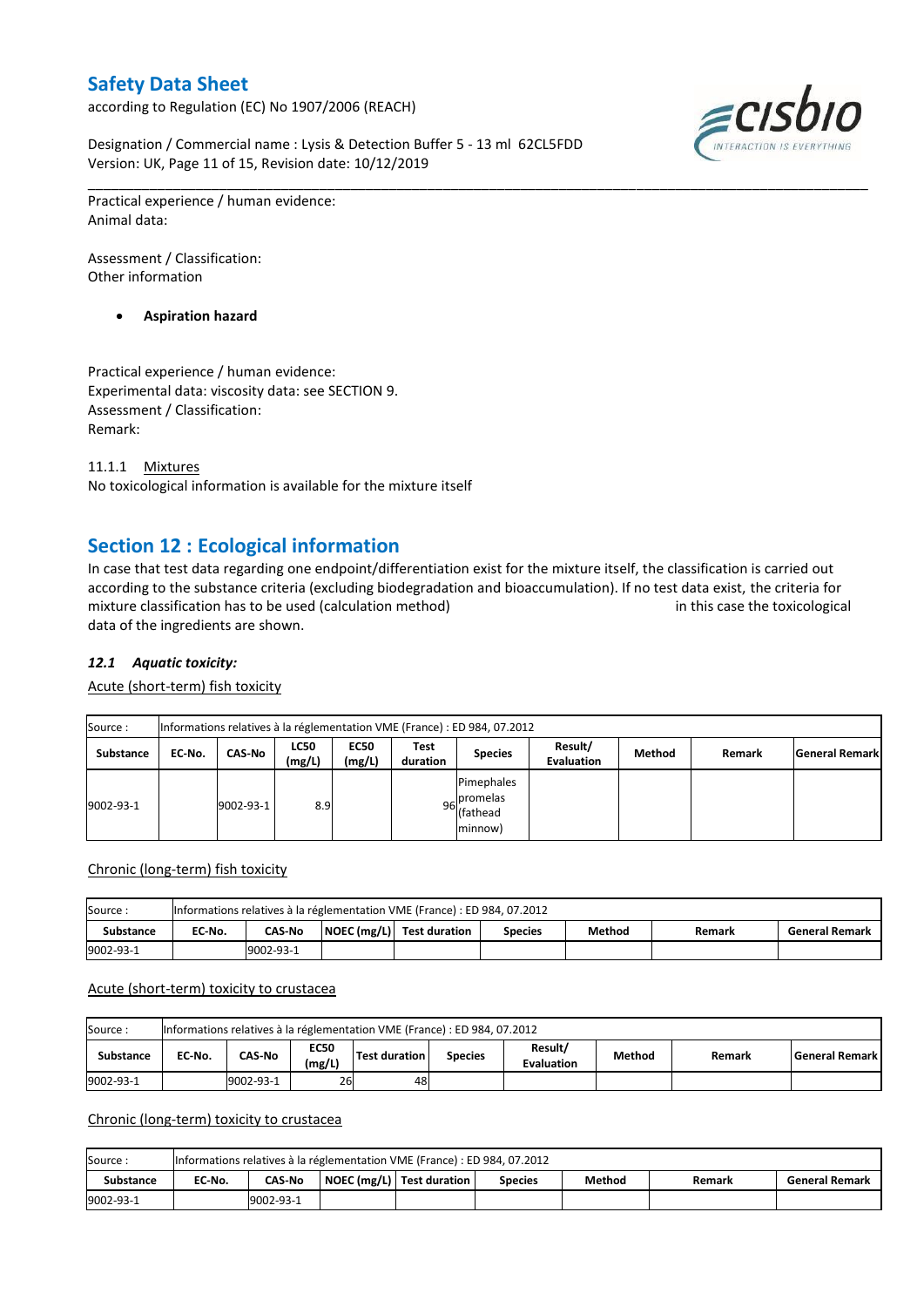according to Regulation (EC) No 1907/2006 (REACH)

Designation / Commercial name : Lysis & Detection Buffer 5 - 13 ml 62CL5FDD Version: UK, Page 12 of 15, Revision date: 10/12/2019



#### Acute (short-term) toxicity to algae and cyanobacteria

| Source:          | Informations relatives à la réglementation VME (France) : ED 984, 07.2012 |           |  |                           |                |                              |        |        |                       |  |  |
|------------------|---------------------------------------------------------------------------|-----------|--|---------------------------|----------------|------------------------------|--------|--------|-----------------------|--|--|
| <b>Substance</b> | EC No.                                                                    | CAS-No    |  | EC50 (mg/L) Test duration | <b>Species</b> | Result/<br><b>Evaluation</b> | Method | Remark | <b>General Remark</b> |  |  |
| 9002-93-1        |                                                                           | 9002-93-1 |  |                           |                |                              |        |        |                       |  |  |

\_\_\_\_\_\_\_\_\_\_\_\_\_\_\_\_\_\_\_\_\_\_\_\_\_\_\_\_\_\_\_\_\_\_\_\_\_\_\_\_\_\_\_\_\_\_\_\_\_\_\_\_\_\_\_\_\_\_\_\_\_\_\_\_\_\_\_\_\_\_\_\_\_\_\_\_\_\_\_\_\_\_\_\_\_\_\_\_\_\_\_\_\_\_\_\_\_\_\_\_\_

### Toxicity to microorganisms and other aquatic plants / organisms

| Source:   | Informations relatives à la réglementation VME (France) : ED 984, 07.2012 |           |                 |                |        |        |                       |  |
|-----------|---------------------------------------------------------------------------|-----------|-----------------|----------------|--------|--------|-----------------------|--|
| Substance | EC-No.                                                                    | CAS-No    | EC50 ( $mg/L$ ) | <b>Species</b> | Method | Remark | <b>General Remark</b> |  |
| 9002-93-1 |                                                                           | 9002-93-1 |                 |                |        |        |                       |  |

Assessment / Classification:

### *12.2 Persistence and degradability*

Biodegradation:

| Source:   |        | Informations relatives à la réglementation VME (France) : ED 984, 07.2012 |                 |                                    |                         |        |                                                                                      |  |  |
|-----------|--------|---------------------------------------------------------------------------|-----------------|------------------------------------|-------------------------|--------|--------------------------------------------------------------------------------------|--|--|
| Substance | EC No. | CAS-No                                                                    | <b>Inoculum</b> | <b>Biodegradation</b><br>parameter | Degradation<br>rate (%) | Method | Remark                                                                               |  |  |
| 9002-93-1 |        | 9002-93-1                                                                 |                 | BOD (% of COD).                    | 36-36                   |        | In accordance with the required<br>stability the product is poorly<br>biodegradable. |  |  |

### Abiotic Degradation:

| Source:          |        |               |                                     |                                   |      |    |        |        |
|------------------|--------|---------------|-------------------------------------|-----------------------------------|------|----|--------|--------|
| <b>Substance</b> | EC-No. | <b>CAS-No</b> | Abiotic<br>degradation test<br>type | Half-life time Temperature<br>(j) | (°C) | pH | Method | Remark |
| 9002-93-1        |        | 9002-93-1     |                                     |                                   |      |    |        |        |

Assessment / Classification:

#### *12.3 Bioaccumulative potential*

Bioconcentration factor (BCF):

| Source:          |        |               |                |               |        |        |
|------------------|--------|---------------|----------------|---------------|--------|--------|
| <b>Substance</b> | EC-No. | <b>CAS-No</b> | <b>Species</b> | <b>Result</b> | Method | Remark |
| 9002-93-1        |        | 9002-93-1     |                |               |        |        |

#### *12.4 Mobility in soil*

| Source:          |       |       |                       |                          |                                        |         |                                         |                                            |                                                 |        |        |
|------------------|-------|-------|-----------------------|--------------------------|----------------------------------------|---------|-----------------------------------------|--------------------------------------------|-------------------------------------------------|--------|--------|
| <b>Substance</b> | EC n° |       | CAS n°   Distribution | <b>Transport</b><br>type | Henry's law<br>constant<br>(Pa.m3/mol) | Log KOC | <b>Half-life</b><br>time in<br>soil (j) | Half-life<br>time in<br>fresh<br>water (j) | <b>Half-life</b><br>time in<br>sea water<br>(j) | Method | Remark |
| 9002-93-1        |       | 9002- |                       |                          |                                        |         |                                         |                                            |                                                 |        |        |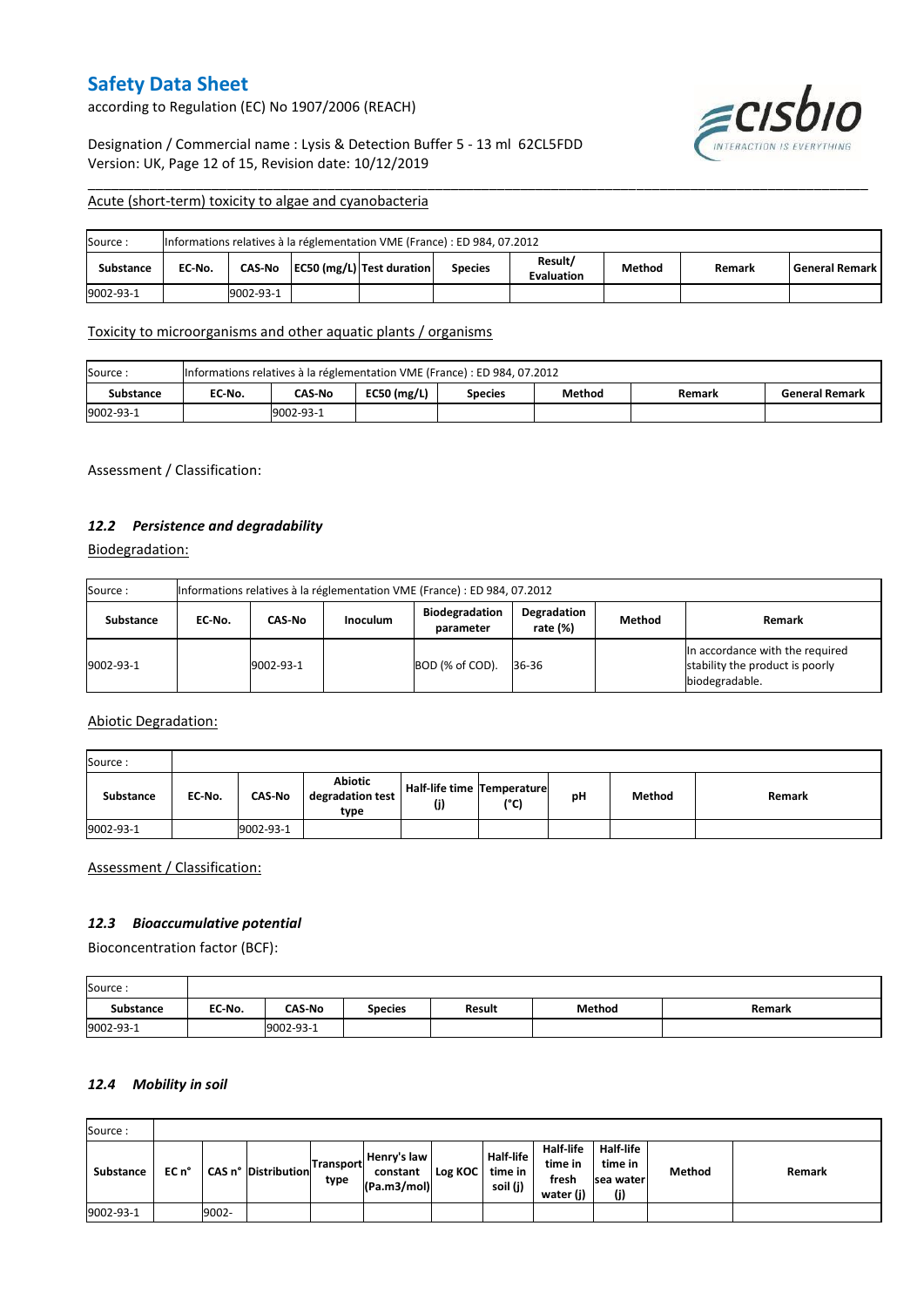according to Regulation (EC) No 1907/2006 (REACH)

## Designation / Commercial name : Lysis & Detection Buffer 5 - 13 ml 62CL5FDD Version: UK, Page 13 of 15, Revision date: 10/12/2019



| ______<br>________ |  |  |  |  | ______ |
|--------------------|--|--|--|--|--------|
|                    |  |  |  |  |        |

#### *12.5 Results of PBT and vPvB assessment*

#### *12.6 Other adverse effects:*

Additional ecotoxicological information:

# **Section 13 : Disposal considerations**

#### *13.1 Waste treatment methods*

Waste treatment options: Dispose of waste according to applicable legislation. ;

# **Section 14 : Transport information**

| ADR/RID/AND/IMDG/IATA      |  |
|----------------------------|--|
| UN No.                     |  |
| UN Proper shipping name    |  |
| Transport hazard class(es) |  |
| Hazard label(s)            |  |
|                            |  |
| Packing group              |  |

## *Transport in bulk according to Annex II of MARPOL 73/78 and the IBC Code*

| <b>Land transport (ADR/RID)</b>                                      |                                               |
|----------------------------------------------------------------------|-----------------------------------------------|
| <b>Classification code ADR:</b>                                      | Special Provisions for ADR/RID:               |
| Limited quantities for ADR/RID:                                      | Excepted Quantities for ADR/RID:              |
| Packing Instructions for ADR/RID:                                    | Special packing provisions for ADR/RID:       |
| Mixed packing provisions:                                            |                                               |
| Portable tanks and bulk containers Instructions:                     |                                               |
| Portable tanks and bulk containers Special Provisions:               |                                               |
| <b>ADR Tank Code:</b>                                                | ADR Tank special provisions:                  |
| Vehicle for tank carriage:                                           |                                               |
| Special provisions for carriage Packages:                            |                                               |
| Special provisions for carriage Bulk:                                |                                               |
| Special provisions for carriage for loading, unloading and handling: |                                               |
| Special Provisions for carriage Operation:                           |                                               |
| Hazard identification No:                                            | Transport category (Tunnel restriction code): |
| Sea transport (IMDG)                                                 |                                               |
| Marine Pollutant:                                                    | Subsidiary risk(s) for IMDG:                  |
| Packing provisions for IMDG:                                         | Limited quantities for IMDG:                  |
| Packing instructions for IMDG:                                       | <b>IBC</b> Instructions:                      |
| <b>IBC Provisions:</b>                                               | <b>IMO tank instructions:</b>                 |
| UN tank instructions:                                                | Tanks and bulk Provisions:                    |
| EmS:                                                                 | Stowage and segregation for IMDG:             |
| Properties and observations:                                         |                                               |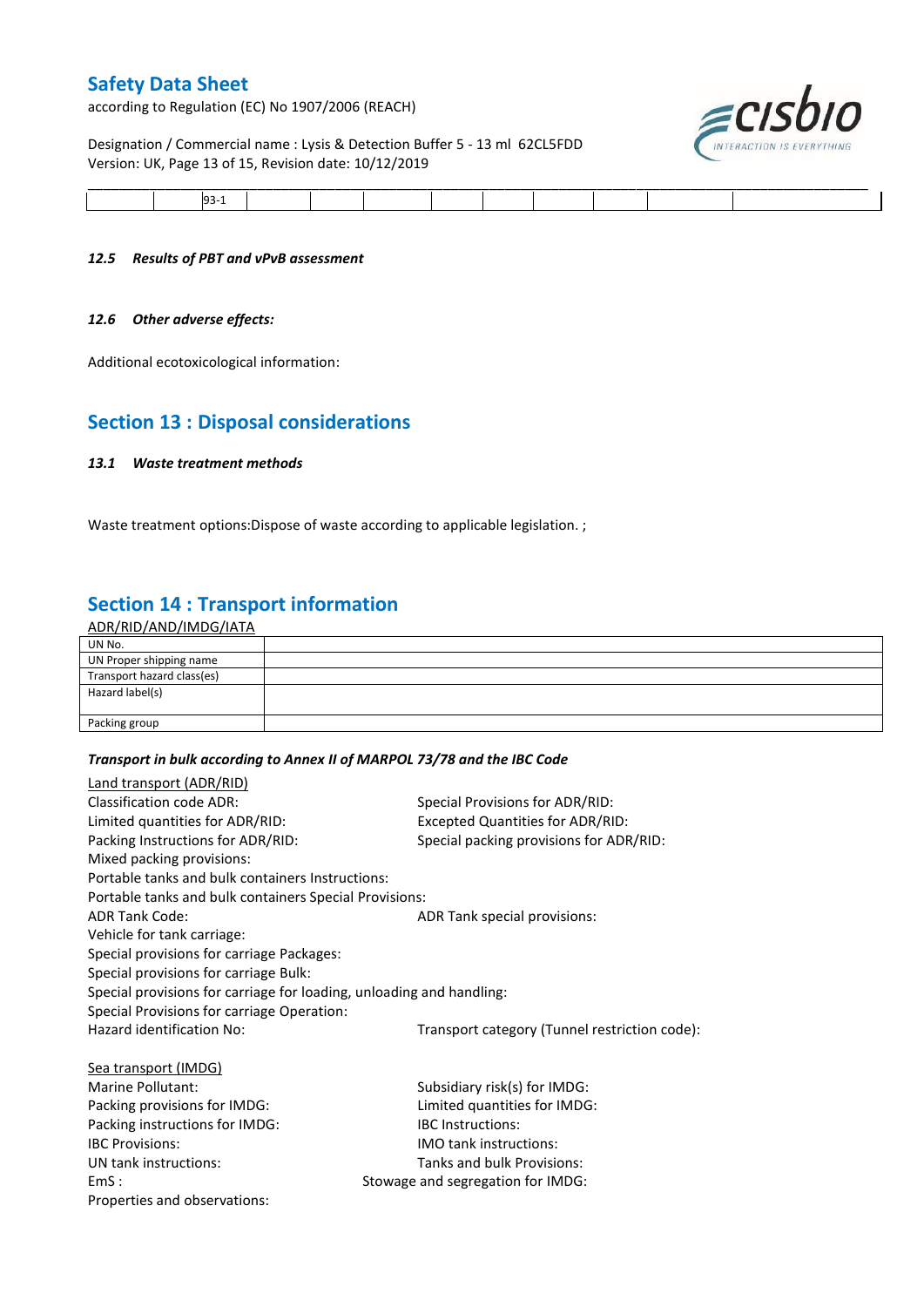according to Regulation (EC) No 1907/2006 (REACH)



Designation / Commercial name : Lysis & Detection Buffer 5 - 13 ml 62CL5FDD Version: UK, Page 14 of 15, Revision date: 10/12/2019

\_\_\_\_\_\_\_\_\_\_\_\_\_\_\_\_\_\_\_\_\_\_\_\_\_\_\_\_\_\_\_\_\_\_\_\_\_\_\_\_\_\_\_\_\_\_\_\_\_\_\_\_\_\_\_\_\_\_\_\_\_\_\_\_\_\_\_\_\_\_\_\_\_\_\_\_\_\_\_\_\_\_\_\_\_\_\_\_\_\_\_\_\_\_\_\_\_\_\_\_\_ Inland waterway transport (ADN) Classification Code ADN: Special Provisions ADN: Limited quantities ADN: Excepted quantities ADN: Carriage permitted: Carriage permitted: Provisions concerning loading and unloading: Provisions concerning carriage: Number of blue cones/lights: Remark:

Air transport (ICAO-TI / IATA-DGR) Subsidiary risk for IATA: Excepted quantity for IATA: Passenger and Cargo Aircraft Limited Quantities Packing Instructions: Passenger and Cargo Aircraft Limited Quantities Maximal Net Quantity : Passenger and Cargo Aircraft Packaging Instructions : Passenger and Cargo Aircraft Maximal Net Quantity : Cargo Aircraft only Packaging Instructions : Cargo Aircraft only Maximal Net Quantity : ERG code: Special Provisions for IATA:

# **Section 15 : Regulatory information**

*15.1 Safety, health and environmental regulations/legislation specific for the substance or mixture* EU regulations

Authorisations and/or restrictions on use:

Authorisations: 9002-93-1 Restrictions on use: SVHC :9002-93-1

- Other EU regulations:
- Directive 2010/75/EC on industrial emissions

Not relevant

National regulations

#### *15.2 Chemical Safety Assessment:*

For this mixture, no chemical safety assessment has been carried out

# **Section 16 : Other information**

#### *16.1 Indication of changes*

Date of the previous version:19/11/2019 Modifications:

#### *16.2 Other informations*